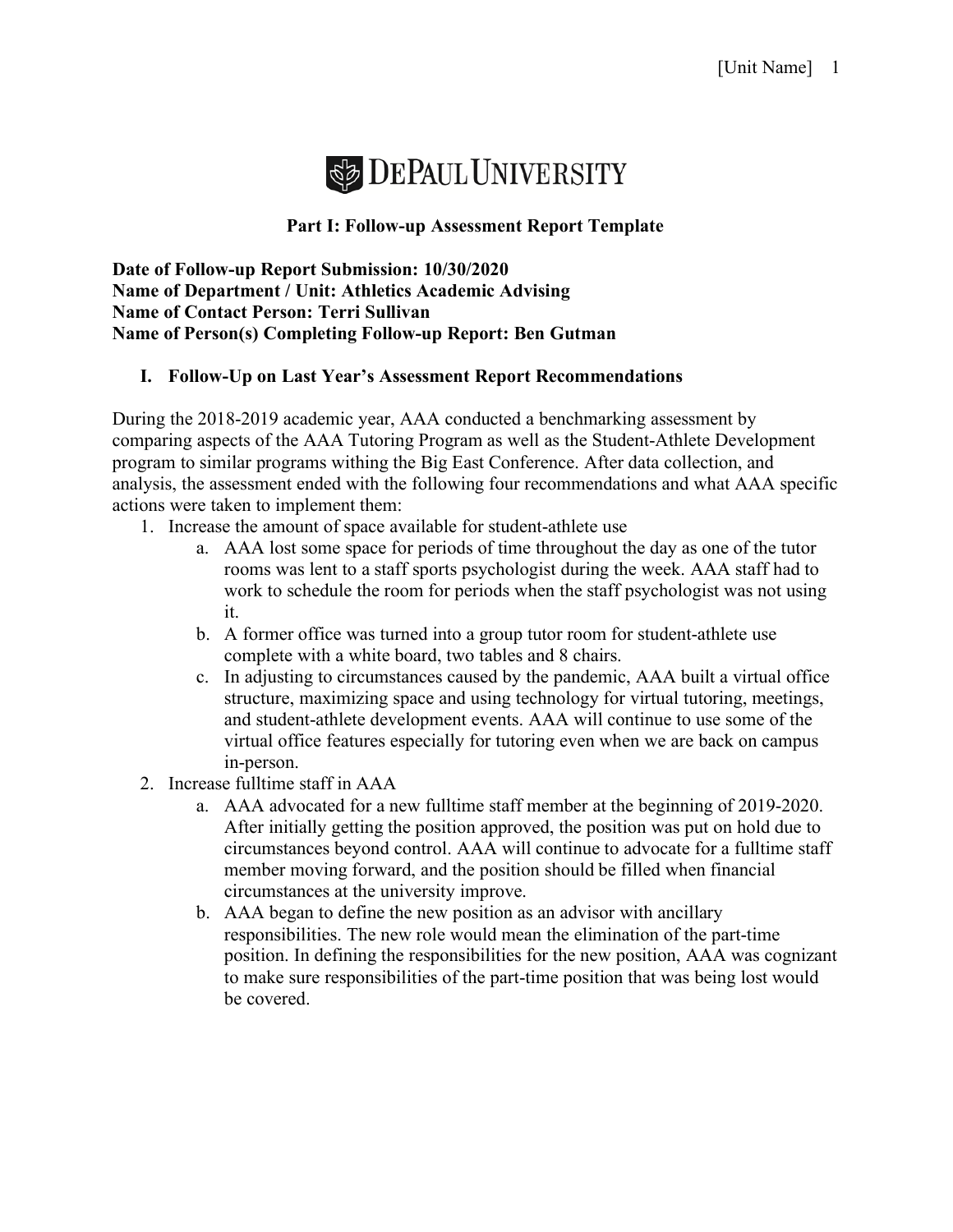- 3. Increase graduate tutor salaries and add scheduling and tracking/feedback software
	- a. Due to the pandemic, the AAA tutoring budget was cut. Despite the cut, salaries remained the same, but there was no longer a budget to increase graduate tutor salaries.
	- b. When budgets return or increase, AAA will work to get graduate tutor salaries up to the most competitive level possible as well as continuing to advocate to be able to hire non-student tutors similar to what other programs have in the BIG EAST Conference.
	- c. In June 2020, AAA implemented a new scheduling and tracking/feedback software for student-athlete use. The program was fully implemented in the fall of 2020 and the processes and procedures are currently be directed to ensure maximum efficiency and ease of use.
- 4. Create or Fund a separate student-athlete development budget
	- a. AAA began work with the athletics director and athletics development to determine the feasibility of a separate student-athlete development budget. Due to staff changes, those conversations are on hold, but AAA is hopeful that they will continue and be resolved in the near future.
	- b. AAA had the budget all events for the student-athlete development program approved during the 2019-2020 academic year.
	- c. Further growth and expansion of the student-athlete development program continues with greater detail in order to help determine a consistent cost to be budgeted for the program.

AAA was able to implement aspects of all four recommendations quickly during the 2019-2020 academic year. Many improvements were made despite significant operational changes due to the pandemic hitting at the end of the spring quarter. AAA will continue to evaluate the recommendations and implement as much as possible in order to meet benchmarking goals that were constructed as a result of the 2018-2019 Assessment Project.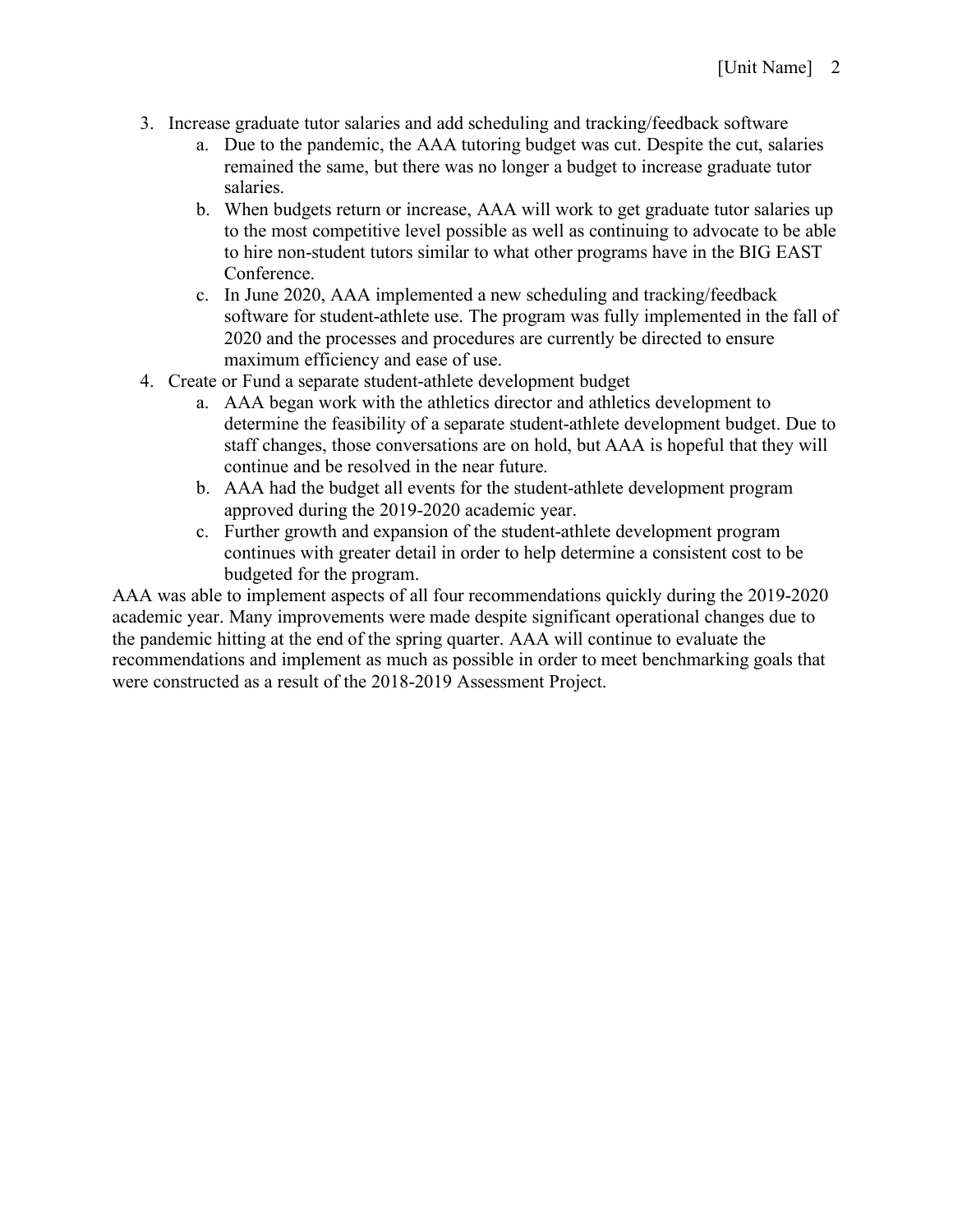

## **Part II: Annual Assessment Report Template: Alternative Reflection** Academic Year: 2019-2020

**Date of Report Submission: 10/30/2020 Name of Department / Unit: Athletics Academic Advising Name of Contact Person: Terri Sullivan Name of Person(s) completing report or contributing to the project: Terri Sullivan, Ben Gutman**

## **I. Reflection on Student-facing Program-areas**

As the Athletics Academic Advising staff navigated our way through the 2020 winter and spring quarters, we gained knowledge that will aid us in effectively overcoming the challenges and implementing the activities within our program-area map. The two program areas we reflected on were supporting our student-athletes academic success and assisting them with their holistic development.

The Athletics Academic Advising staff studied first how our student-athletes learn best, and found that they thrive when having a very regimented, daily schedule. The challenge these students faced during the winter and spring quarters, was for the first time in their academic and athletic lives, they had time within their day that was not filled with mandatory practices, meetings and workouts. One of the biggest pressures a student-athlete has ordinarily to deal with is time, and the demands in their daily schedules that fill time. Last winter and spring quarters, students had more time, and our athletic academic advising staff concluded we needed to help our student-athletes productively use their time and manage it in a new way.

Next, we look at student-athlete engagement as it relates to our program area map and found that our student-athletes clearly find motivation, fulfillment and joy from interacting with one another on a daily basis. Student-athletes grow through sharing stories about the ups and downs of practices and competitions with one another, as well as class expectations and demands. Our athletics academic advising staff concluded we needed to be sure we have multiple opportunities to allow our student-athletes to spend time with one another remotely, as they did when on campus together at the Sullivan Athletics Center and in the advising offices. Last, through one on one meetings with our student-athletes, the athletic academic advising staff was keenly aware that they needed our support more than ever in all areas of their lives, academics, athletics and personal wellness. This need specifically is at the forefront of our program area map and the services we provide to student-athletes aimed at assisting with their holistic development.